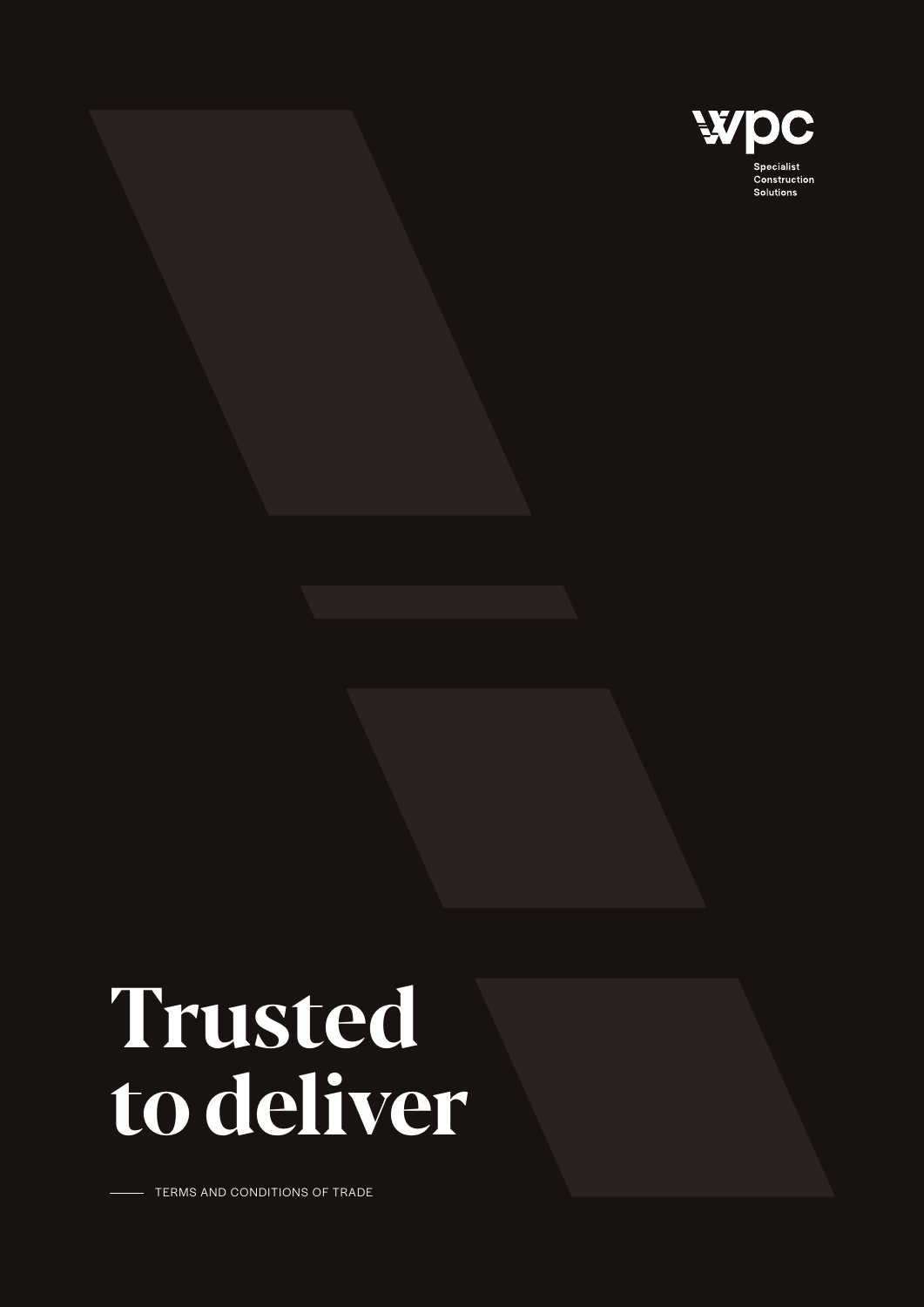# Terms and conditions of trade

# **1. Definitions**

|     | In these Terms and Conditions:                                                                                                                                                         |
|-----|----------------------------------------------------------------------------------------------------------------------------------------------------------------------------------------|
| 1.1 | "Contract" means the contract between the Customer and WPC for the provision of Goods and/or Services by WPC of<br>which these terms and conditions form part.                         |
| 1.2 | "Customer" means the Customer as set out in the Quote, any person acting on behalf of the Customer and any person<br>purchasing the Goods and/or Services from WPC under the Contract. |
| 1.3 | "Default Interest Rate" means 2.5% per month.                                                                                                                                          |
| 1.4 | "Goods" means the Goods supplied by WPC to the Customer under the Contract.                                                                                                            |
| 1.5 | "Invoice" has the meaning given to it in clause 6.1.                                                                                                                                   |
| 1.6 | "GST" means Goods and Services Tax arising pursuant to the Goods and Services Tax Act 1985.                                                                                            |
| 1.7 | "Quote" means any quotation or estimate provided by or on behalf of WPC for the Services either verbally, electronically<br>or in writing.                                             |
| 1.8 | "Price" means the price payable for the Services as agreed between WPC and the Customer in accordance with clause 4                                                                    |

- 1.9 "Secured Goods" has the meaning given to it in clause 14.1.
- 1.10 "Services" includes all services provided by WPC or its subcontractors in the course of performance of the Contract.
- 1.11 "WPC" means Waterproofing Concepts Limited, its assigns and/or successors.

# **2. Acceptance of Terms and Conditions**

- 2.1 Contracting WPC to provide Goods and/or Services (including bookings made by telephone, email or on WPC's website) or acceptance of a Quote provided by WPC constitutes acceptance by the Customer of these terms and conditions.
- 2.2 These terms and conditions are to be read in conjunction with any specific information provided regarding the Goods and/or Services. If there are any inconsistencies, then these terms and conditions prevail.
- 2.3 WPC reserves the right to amend these terms and conditions at any time by giving written notice to the Customer.

# **3. Quotes**

- 3.1 Quotes are based on the information provided by the Customer. It is the Customer's responsibility to ensure that accurate information is provided to WPC.
- 3.2 All Quotes are valid for the period stated at the time a Quote is given by WPC. If no period is stated, then all Quotes are valid for ninety (90) days from the date the Quote is produced by WPC ("Quote Period"). The Customer may accept the Quote at any time during the Quote Period.
- 3.3 At the end of the Quote Period, the offer contained in the Quote is no longer valid unless WPC agrees otherwise in writing.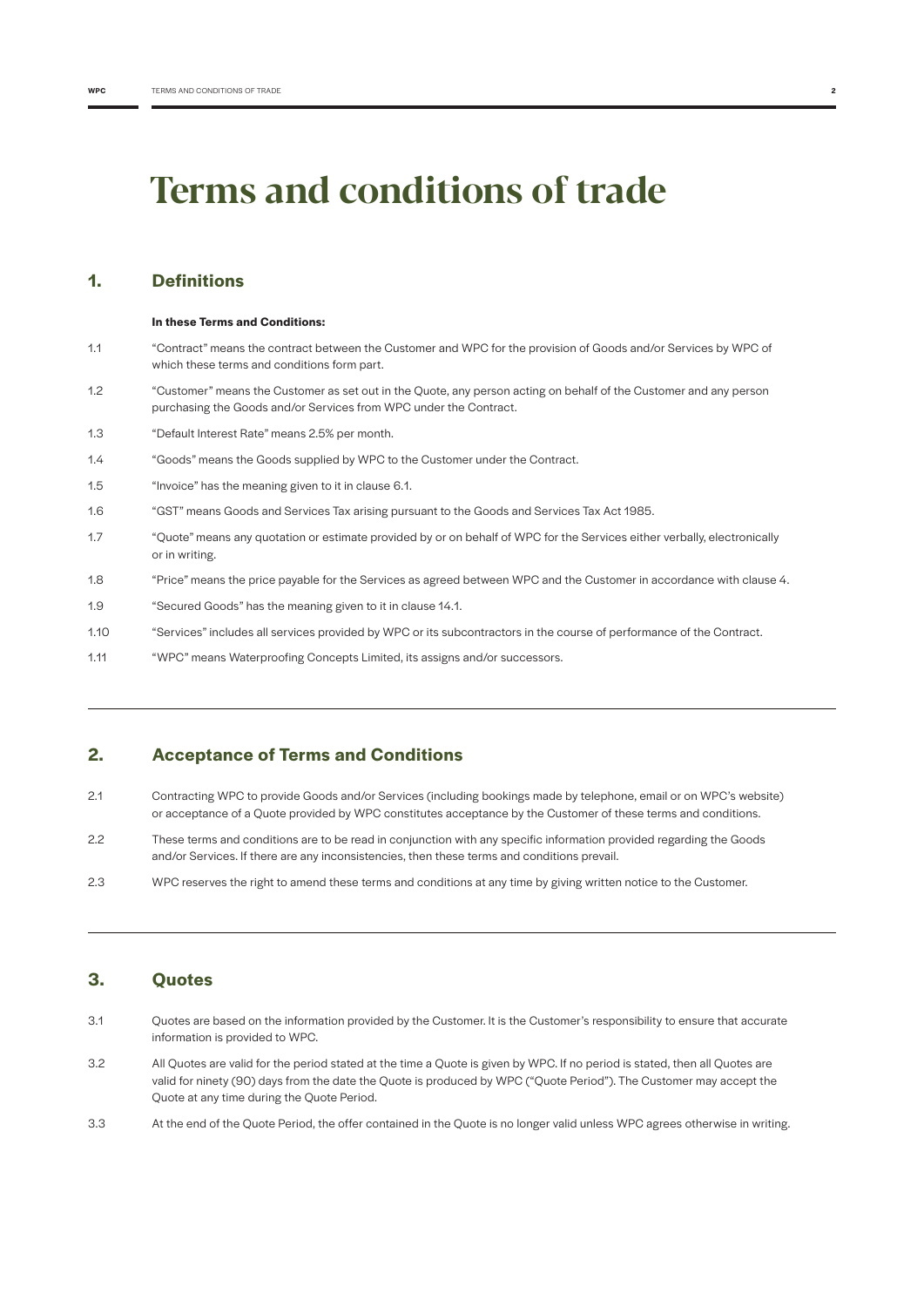#### **4. Price**

- 4.1 All Services are provided at the Price applicable at the date that all of the Services have been completed and WPC reserves the right to pass on to the Customer any change in Price due to:
	- 4.1.1 a variation in the Contract for Services which will be charged as agreed in writing between the parties, and if there is no agreement, then at WPC's usual rate;
	- 4.1.2 additional Goods and/or Services being required due to circumstances which were not reasonably known to WPC at the date of the Quote; or
	- 4.1.3 any increase in the cost of labour or Goods which are beyond WPC's control (including any increase in the rates charged by subcontractors that could not reasonably have been foreseen by WPC).
- 4.2 If WPC is also providing any Goods in relation to the Services on behalf of the Customer, the Customer will indemnify WPC for payment of those Goods.
- 4.3 Any costs associated with freight, packaging and handling of the Goods are not included in the Price and will be charged in addition to the Price unless agreed otherwise between the parties.
- 4.4 All Prices are in New Zealand dollars and are exclusive of GST and other applicable duties and taxes. GST will be payable in addition to the Price in respect of all Goods and/or Services.

# **5. Deposit**

WPC may require the Customer to pay a portion of the Price as a deposit ("Deposit"). The amount of the Deposit, if required, will be specified with the Quote and payable on acceptance of the Quote. WPC will not be required to supply any Goods or Services until such time as the Deposit is paid by the Customer.

# **6. Payment**

- 6.1 WPC may issue one or more invoice(s) ("Invoice") to the Customer for the Goods and/or Services at WPC's sole discretion. Payment must be made by the due date on the Invoice.
- 6.2 Payments must be made by cash, internet banking or by any other method as agreed between the parties.
- 6.3 Receipt by WPC of any form of payment other than cash will not be deemed to be payment until that form of payment has been honoured, cleared or recognised as the case may be.
- 6.4 If the Customer makes payment to WPC without reference to any specific Invoice, WPC has the right to allocate that payment towards any unpaid amount by the Customer.
- 6.5 If any Invoice is in dispute, any undisputed portion of that Invoice must be paid in accordance with this clause 6. The Customer may withhold payment of the disputed amount until such time as the dispute is resolved if the matter is brought to the attention of WPC immediately and the undisputed portion of the Invoice is paid.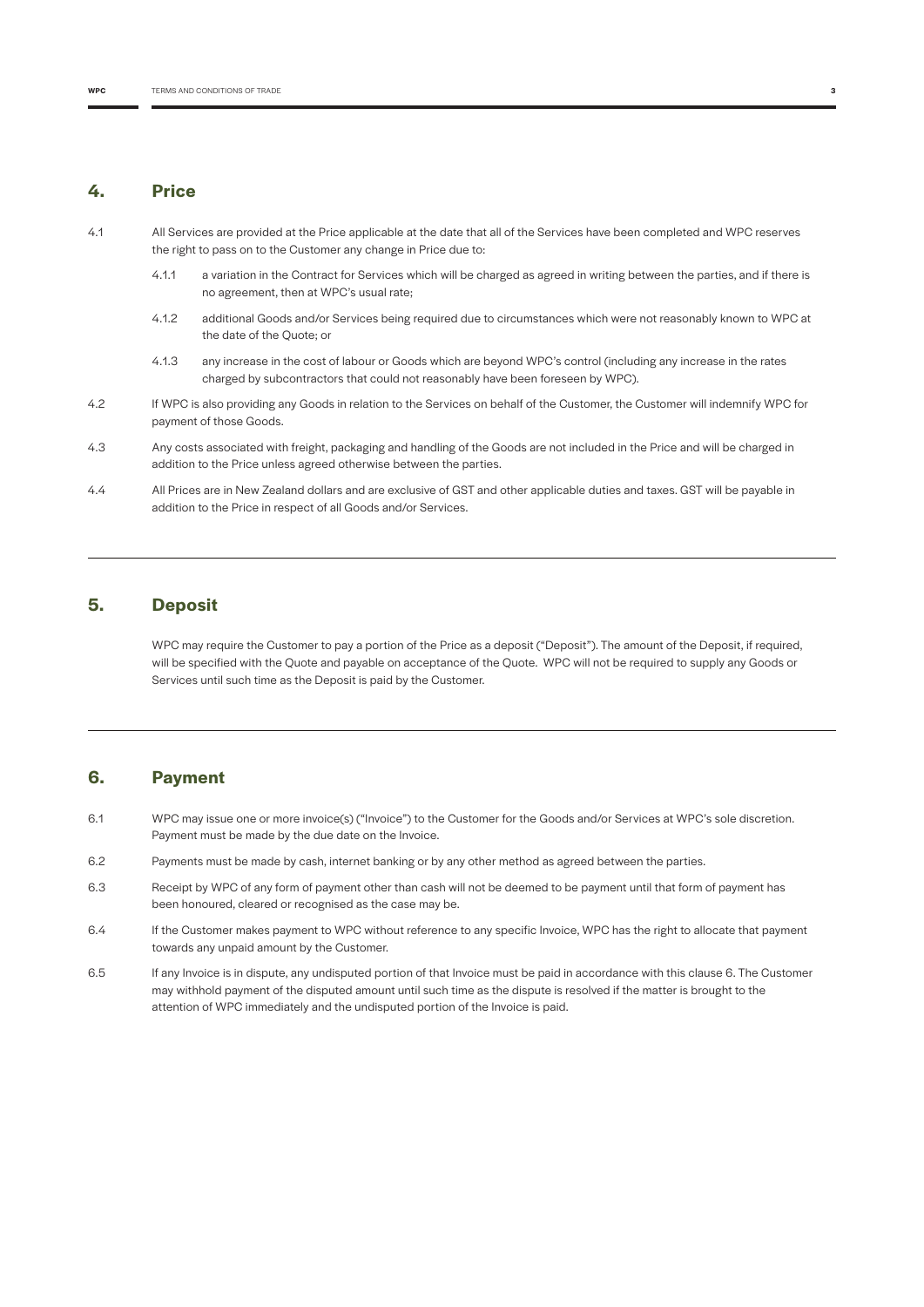#### **7. Ownership**

- 7.1 Ownership of the Goods remains with WPC until all monies the Customer owes to WPC (whether under this Contract or otherwise) have been paid in full.
- 7.2 Until all monies that the Customer owes to WPC have been paid, the Customer is a fiduciary for WPC and has a fiduciary duty to account to WPC for the Goods. If the Goods are sold, the Customer receives the proceeds of sale as a trustee for WPC and will place the proceeds of the sale in a separate bank account for the benefit of WPC. The Customer has no right to assert against WPC that it owns the Goods or the proceeds of sale of the Goods or any part of them until all monies the Customer owes to WPC (whether under this Contract or otherwise) have been paid in full.
- 7.3 If the Goods become mixed with or incorporated in any other goods, property or materials in such a way that they cease to exist as separate Goods, the original ownership of the new goods created by that mixing will vest immediately on creation in WPC as co-owner of the new goods with the owner of any other materials which become part of the new goods. The coownership will be calculated proportionally to the value of the various component materials. WPC's ownership of the new goods is otherwise on the same terms as the ownership of the Goods originally supplied.

# **8. Risk and Insurance in Respect of Services**

- 8.1 Unless agreed otherwise in writing with WPC, the Customer is responsible for ensuring that the Customer holds all relevant contract works insurance in relation to the Services before WPC provides any Services and until the date of completion of the Services. Such insurance must note WPC as an insured party.
- 8.2 The Customer must pay the premium on the contract works policy and any excess on a contract works insurance claim.
- 8.3 Without limiting the generality of the Customer's obligation under clause 8.1, the Customer's insurance must cover:
	- 8.3.1 against loss or damage for not less than the Price or any other amount as confirmed by WPC;
	- 8.3.2 full replacement value against loss or damage to the Customer's existing structures (or existing adjacent structures) to which the Services are being provided and against loss or damage to the Customer's contents;
	- 8.3.3 against consequential loss arising from loss or damage to the Customer's existing structures to which the Services are being provided; and such insurance must include a waiver of the insurer's right to subrogation against the insured parties.
- 8.4 In the event of loss or damage to the Customer's structures to which the Services are being provided or have been provided, which is not caused by WPC or any party for whom WPC is responsible:
	- 8.4.1 WPC is not required to carry out any restoration work at WPC's own expense.
	- 8.4.2 WPC will carry out the restoration work as a variation to the Contract.
	- 8.4.3 The restoration work will be paid for form the proceeds of the Customer's contract works insurance.
- 8.5 WPC must arrange public liability insurance for loss or damage to any property, or illness, injury or death to any person that arises from WPC or its subcontractors providing the Services.

# **9. Risk and Insurance in Respect of Goods**

- 9.1 The Customer is responsible for insuring the Goods against such risks as it thinks appropriate and WPC makes no representations and gives no warranties in respect of insurance over the Goods.
- 9.2 Risk in respect of the Goods will pass to the Customer when the Goods are delivered to the Customer's nominated address.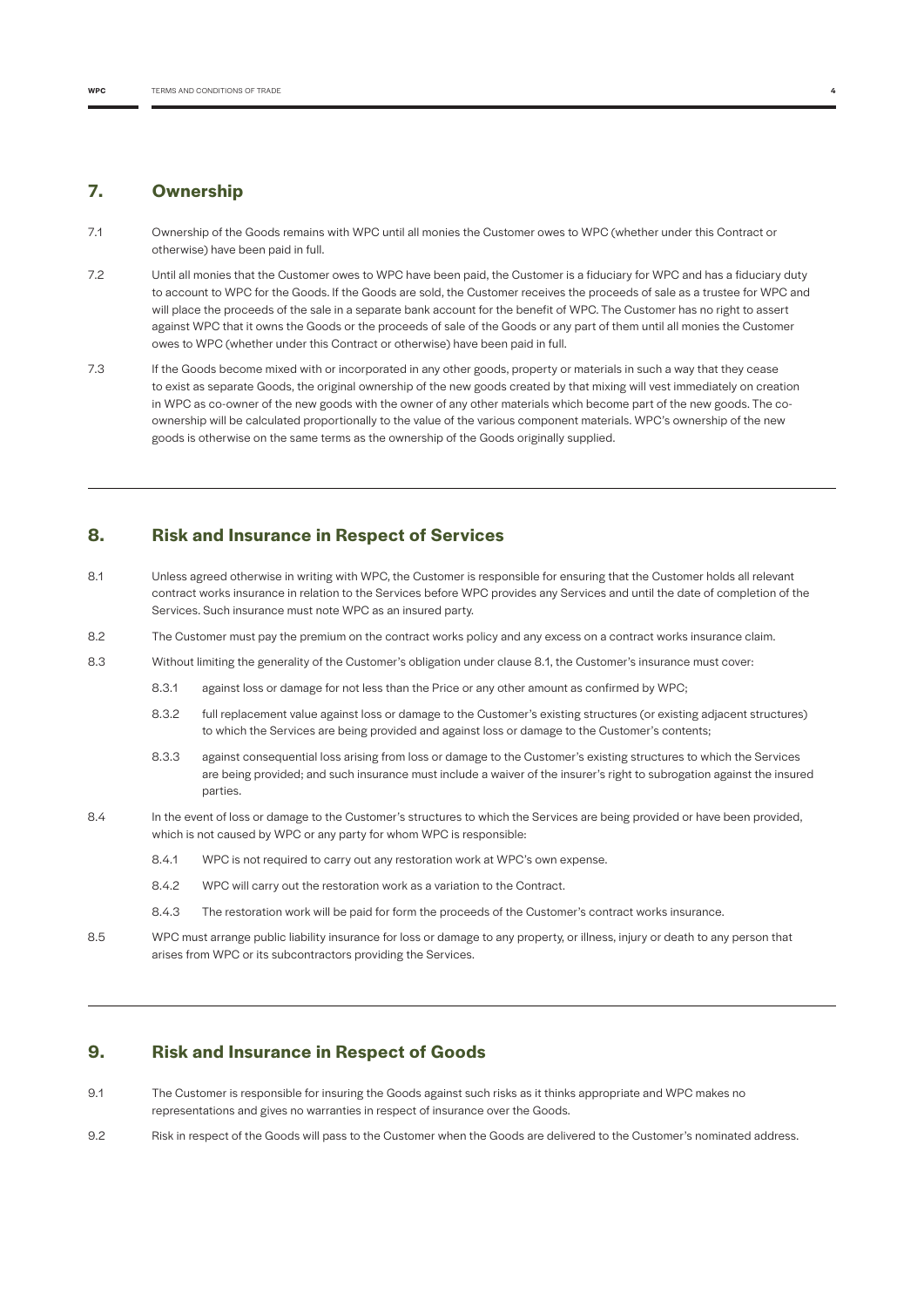#### **10. Licences and Approvals**

The Customer is responsible for obtaining (at the Customer's expense), all licences and approvals, including any building consents required under any applicable law to carry out the Services, unless agreed otherwise in writing with WPC.

#### **11. Default**

11.1 If the Customer fails to make full payment of the Invoice by the due date in accordance with clause 6 then:

- 11.1.1 the Customer will be in default under this Contract;
- 11.1.2 the Customer will pay interest on the default monies at the Default Interest Rate, payable on a daily basis from the due date;
- 11.1.3 the Customer will be liable for all expenses (including legal costs on a solicitor to client basis) incurred by WPC as a result of the default; and
- 11.1.4 WPC may withhold carrying out further Services and supplying further Goods.
- 11.2 The remedies available to WPC under clause 11.1 above are without prejudice to any other remedies available to it at law, equity or under these terms and conditions.
- 11.3 If the Customer is in default under these terms and conditions or if one of the events described in clause 23.1.2 occurs, the Customer will at WPC's request:
	- 11.3.1 re-deliver any Goods to WPC or do anything reasonably necessary to allow WPC to retake possession of them;
	- 11.3.2 instruct any third parties who owe money in respect of the Goods to pay that money directly to WPC; and/or
	- 11.3.3 make any records available which may assist WPC to trace the proceeds of sale of the Goods.
- 11.4 If the Customer is in default under these terms and conditions or if one of the events described in clause 23.1.2 occurs, then WPC will be entitled without notice to repossess the Secured Goods. The Customer authorises WPC or its representatives, servants, agents or employees to enter the property where the Secured Goods are situated for the purpose of repossession. WPC will not be liable for any costs, expenses, damage, or loss of any kind suffered by the Customer as a result of repossession.
- 11.5 If WPC takes possession of the Secured Goods or the proceeds and after deduction of all money the Customer owes to WPC (including any interest due and including any expense occurred by WPC in enforcing its rights including legal expenses as between solicitor and client) there is a surplus, WPC will pay that surplus to the Customer.

# **12. Liability**

- 12.1 WPC will not be liable for:
	- 12.1.1 any loss, damages or costs resulting from any inaccurate information provided by the Customer;
	- 12.1.2 loss caused by any factor beyond WPC's control;
	- 12.1.3 any general information or external links on WPC's website; or
	- 12.1.4 consequential loss as a result of any of the above.
- 12.2 Without limiting clause 12.1 above, WPC's total liability to the Customer arising out of any claim for loss or damages, however arising, will not exceed the amount in the Quote and WPC will not be liable if notice of a claim is not provided by the Customer to WPC within seven (7) days of the Invoice being issued to the Customer.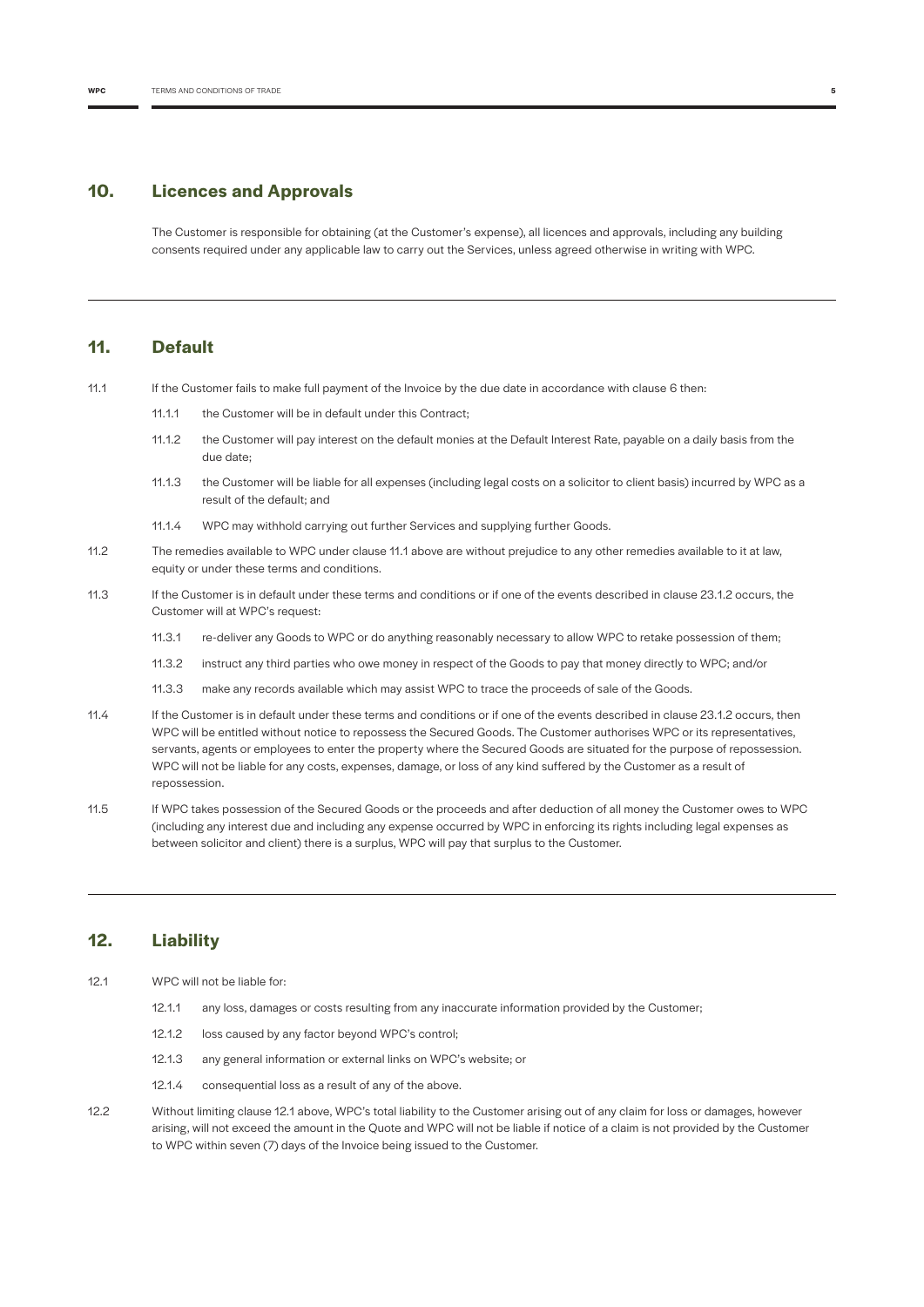#### **13. Defects, Errors or Omissions**

- 13.1 The Customer must inspect the Goods and Services on completion, and notify WPC within one (1) month of completion (time being of the essence) of any alleged defect, error or omission or failure to comply with the Quote. The Customer must allow WPC to inspect the alleged defect in the Goods and/or Services within a reasonable time of such notice.
- 13.2 If there is a defect in the Services, WPC's liability will be limited to rectifying or re-providing the Services at WPC's discretion.
- 13.3 If there is a defect in the Goods, WPC will use its best endeavours to procure the manufacturer of the Goods to remedy the defect at the manufacturer's cost.
- 13.4 Other than as set out in clauses 13.2 and 13.3, WPC will have no obligation to the Customer for any defects in the Goods and/ or Services.

#### **14. Personal Property Securities Act 1999 ("PPSA")**

- 14.1 The Customer acknowledges that these terms and conditions constitute a security agreement for the purposes of the PPSA. As security for all amounts owed by the Customer to WPC, the Customer grants WPC a security interest in:
	- 14.1.1 any Goods which have been supplied by WPC but not paid for by the Customer and any new goods as described in clause 7.3 ("Secured Goods"); and/or
	- 14.1.2 all of the Customer's present and after-acquired property, to secure any monies owed by the Customer to WPC under the Contract.
- 14.2 WPC reserves the right, at its discretion, to register a financing statement in respect of each category of Goods supplied to the Customer which comprises the Secured Goods and/or a general security over all of the Customer's present and afteracquired property. On the request of WPC, the Customer will promptly execute any documents and do anything else required by WPC to ensure that WPC's security interest created by these terms and conditions constitutes a perfected security interest over the Goods comprising the Secured Goods and/or over all of the Customer's present and after-acquired property.
- 14.3 The Customer must not agree to allow any person to file a financing statement over the Secured Goods without the prior consent of WPC and shall notify WPC immediately if it becomes aware of any person taking steps to file a financing statement against any of the Secured Goods.
- 14.4 The Customer:
	- 14.4.1 Agrees that nothing in sections 114(1)(a), 116, 120(2), 133, and 134 of the PPSA will apply to these terms and conditions.
	- 14.4.2 Waives the Customer's right to do any of the following:
		- 14.4.2.1 object to WPC's proposal to retain any personal property under section 121 of the PPSA;
		- 14.4.2.2 make a claim against WPC under section 125 of the PPSA if any damage is caused while Goods are removed by WPC in accordance with section 109 of the PPSA;
		- 14.4.2.3 receive notice of the removal of an accession under section 129 of the PPSA;
		- 14.4.2.4 apply to the Court for an order concerning the removal of an accession under section 131 of the PPSA; and
		- 14.4.2.5 receive a copy of the verification statement confirming registration of a financing statement or a financing change statement relating to the security interest created by these terms and conditions.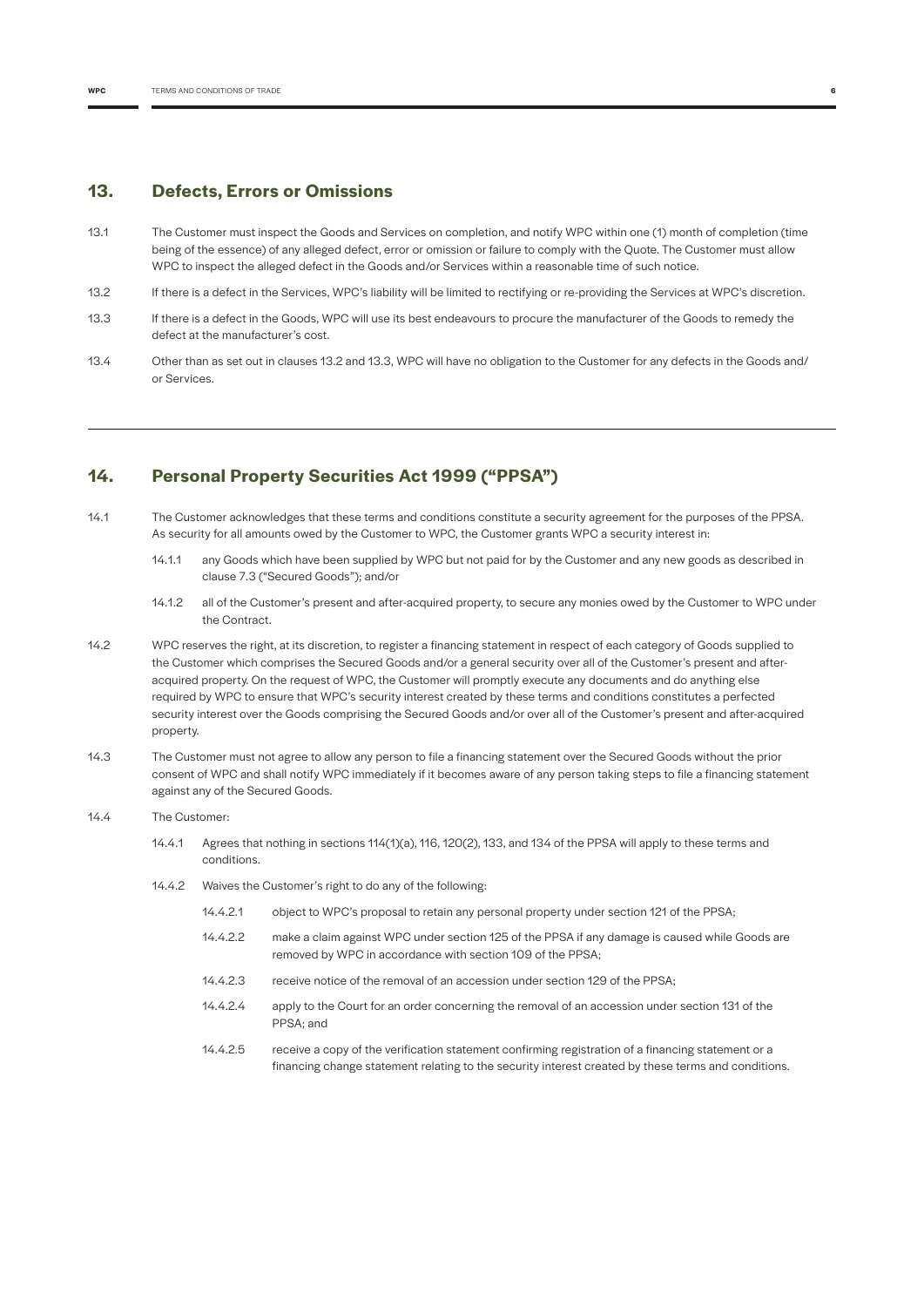#### **15. Consumer Guarantees Act 1993**

- 15.1 Where WPC is supplying Goods and/or Services to the Customer for business purposes within the meaning of the Consumer Guarantees Act 1993, pursuant to section 43, the provisions of that Act will not apply to this Contract.
- 15.2 Where WPC is supplying Goods and/or Services to the Customer other than for business purposes the provisions of the Consumer Guarantees Act 1993 will apply.
- 15.3 Where the Customer supplies the Goods to a person for business purposes, it will be a term of the Customer's contract with the buyer of the Goods that the Consumer Guarantees Act 1993 will not apply in respect of the Goods.

# **16. Information and Privacy Act 1993**

- 16.1 For the purpose of facilitating the efficient running of WPC's business, the Customer authorises WPC to:
	- 16.1.1 collect all information it may require from any third parties and authorises those third parties to release that information to WPC;
	- 16.1.2 hold all information given by the Customer or any third parties to WPC; and
	- 16.1.3 use that information, including giving information to any other person to facilitate collection of debts from the Customer.
- 16.2 The information will be collected, held and used on the condition that:
	- 16.2.1 it will be held securely by WPC;
	- 16.2.2 it will be accessible to any of WPC's employees and agents who need access to it for the efficient running of WPC's business;
	- 16.2.3 the Customer may request access to and correction of it at any time; and
	- 16.2.4 WPC will destroy or return the information to the Customer if requested by the Customer.

# **17. Construction Contracts Act 2002 ("CCA")**

- 17.1 The default provisions in the CCA apply where applicable, unless they have been altered under these terms and conditions or an alteration is agreed in writing between the parties.
- 17.2 For the avoidance of doubt, WPC has the right to suspend the Services in accordance with section 24A of the CCA. If WPC exercises such right to suspend the Services, WPC:
	- 17.2.1 is not in breach of the Contract;
	- 17.2.2 is not liable for any loss or damage whatsoever suffered, or alleged to be suffered, by the Customer or by any person claiming through the Customer;
	- 17.2.3 is entitled to an extension of time to complete the Contract;
	- 17.2.4 maintains its rights under the Contract including the right to terminate the Contract; and
	- 17.2.5 may at any time lift the suspension at its discretion.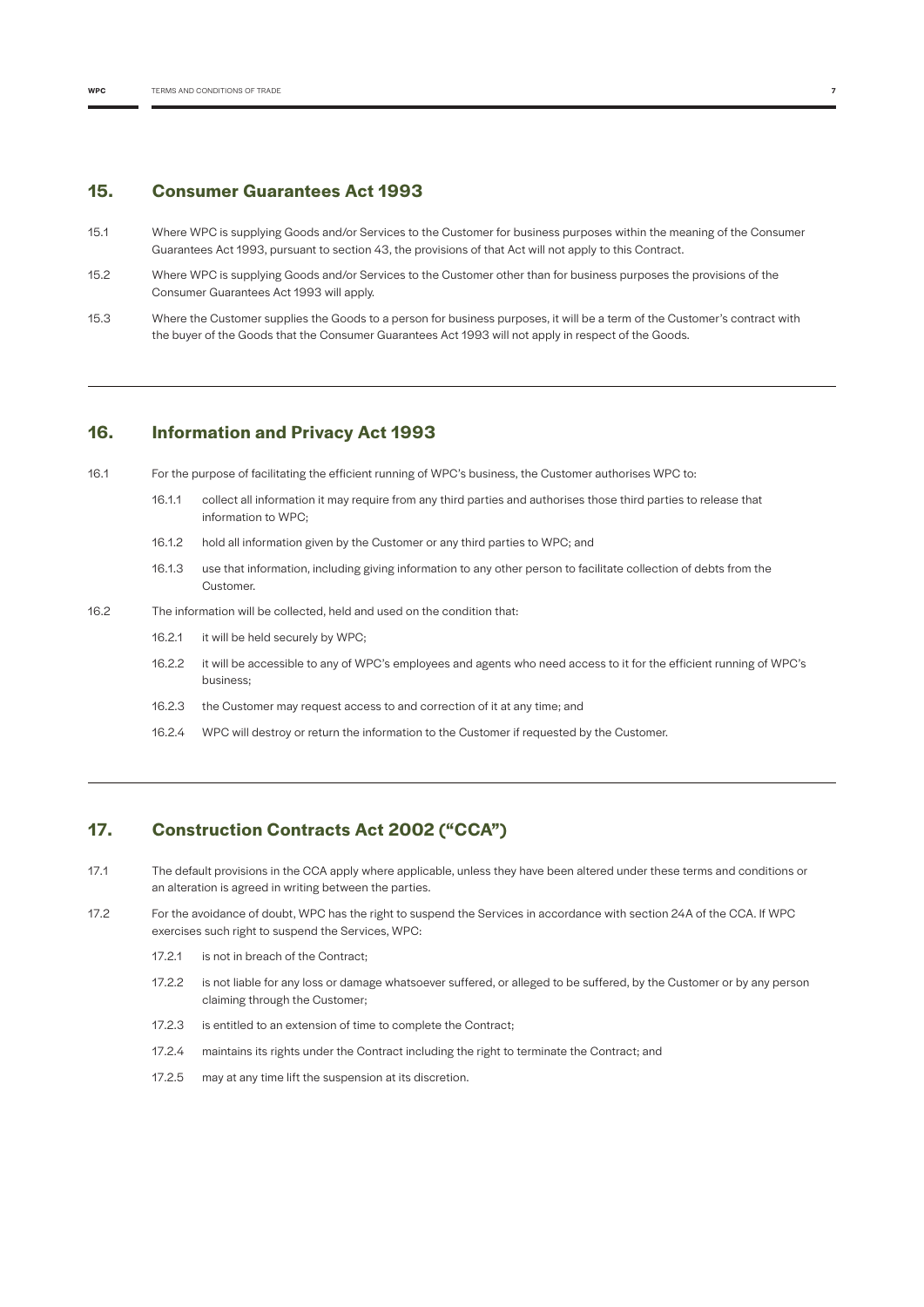#### **18. Waiver and Forbearance**

All WPC's rights will remain in full force despite any delay in enforcement. WPC will not be deemed to have waived any condition unless that waiver is in writing and signed by a duly authorised officer of WPC. Any waiver will apply only to the particular matter in respect of which it is given.

# **19. Personal Guarantee**

- 19.1 If the Customer is a limited liability company, then, unless agreed otherwise between the parties, in consideration of WPC agreeing to supply the Customer with the Goods and/or Services, the director(s) of the Customer company agrees to personally guarantee all of the obligations owed by the Customer to WPC, including but not limited to the payment of all monies owed at any time by the Customer to WPC.
- 19.2 This guarantee will be continuing security for all future obligations the Customer owes to WPC until the guarantee is cancelled in writing. Any cancellation will only cancel the guarantor's liability in respect of future obligations of the Customer to WPC.
- 19.3 Where WPC requires the director(s) to provide such a guarantee the director(s) will sign the attached guarantee form before any Goods and Services are supplied.

# **20. Assignment or Subcontracting**

- 20.1 WPC is entitled at any time to assign or subcontract all or any part of its rights and obligations under the Contract without the Customer's consent.
- 20.2 The assignee will be entitled to claim full rights of set off or counter claim against the Customer, its charge holders or successors in respect of the debt or part of the debt which is assigned.
- 20.3 WPC will provide notice to the Customer of any assignment or subcontracting of its rights under the Contract where reasonably possible.
- 20.4 The Customer must not give any instructions directly to any of WPC's subcontractors without WPC's prior written consent.
- 20.5 The Customer is not entitled to assign or subcontract its rights under this Contract.

# **21. Dispute Resolution**

- 21.1 If either party considers that there is a dispute in respect of matters arising out of these terms and conditions, then that party shall immediately give notice to the other party setting out the details of the dispute. The parties shall then endeavour in good faith to resolve the dispute between themselves within fifteen (15) working days of notice of the dispute. Failing resolution, the parties will commence mediation within a further thirty (30) working days. If the parties cannot agree on a mediator, then one will be appointed for them by the President of the Canterbury/Westland Branch of the New Zealand Law Society.
- 21.2 If the dispute is not resolved by mediation as provided in clause 21.1, within twenty (20) working days of the date of appointment of the mediator, the mediation will terminate and either party may refer the dispute to adjudication under the Construction Contracts Act 2002.